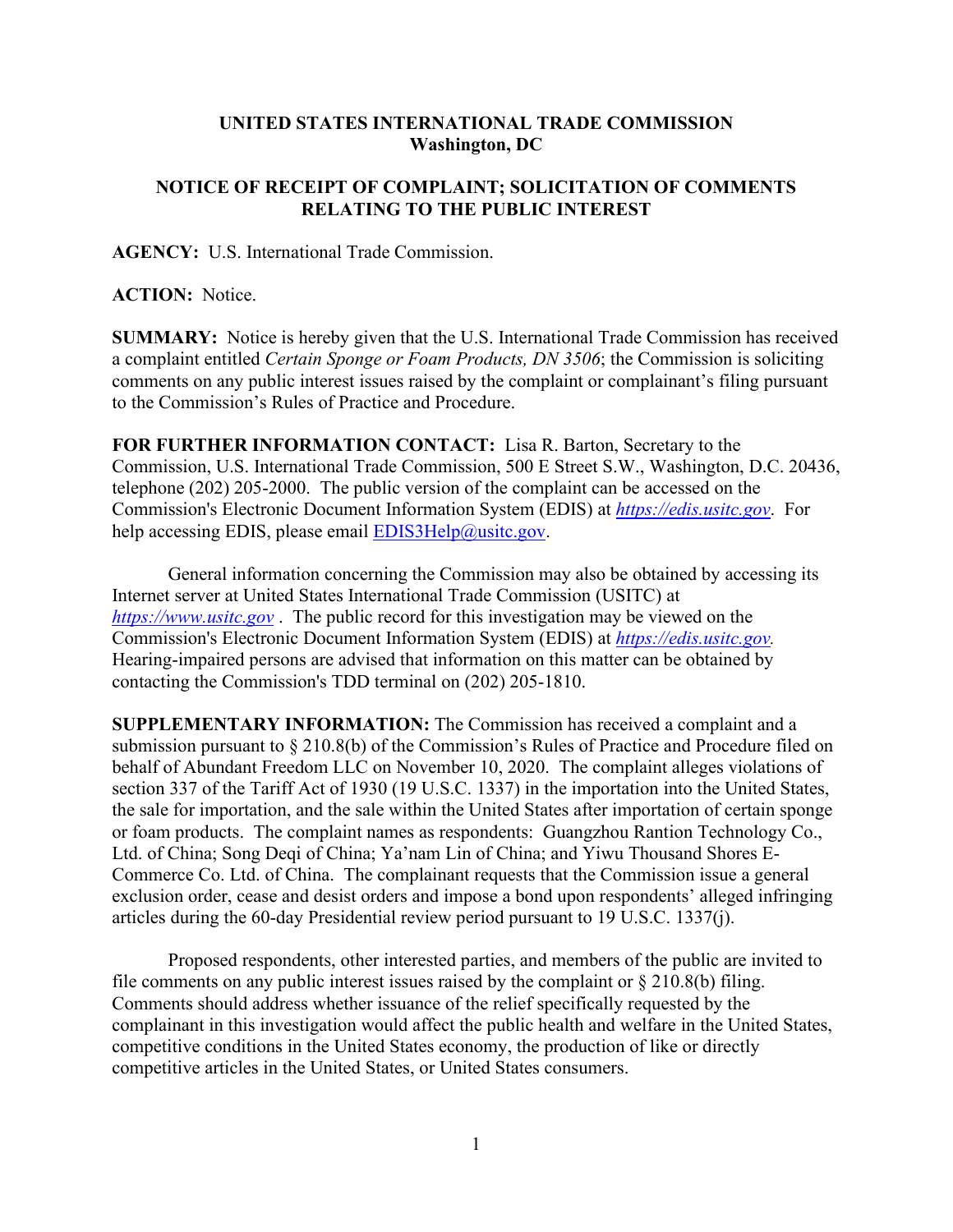In particular, the Commission is interested in comments that:

- (i) explain how the articles potentially subject to the requested remedial orders are used in the United States;
- (ii) identify any public health, safety, or welfare concerns in the United States relating to the requested remedial orders;
- (iii) identify like or directly competitive articles that complainant, its licensees, or third parties make in the United States which could replace the subject articles if they were to be excluded;
- (iv) indicate whether complainant, complainant's licensees, and/or third party suppliers have the capacity to replace the volume of articles potentially subject to the requested exclusion order and/or a cease and desist order within a commercially reasonable time; and
- (v) explain how the requested remedial orders would impact United States consumers.

Written submissions on the public interest must be filed no later than by close of business, eight calendar days after the date of publication of this notice in the Federal Register. There will be further opportunities for comment on the public interest after the issuance of any final initial determination in this investigation. Any written submissions on other issues must also be filed by no later than the close of business, eight calendar days after publication of this notice in the Federal Register. Complainant may file replies to any written submissions no later than three calendar days after the date on which any initial submissions were due. Any submissions and replies filed in response to this Notice are limited to five (5) pages in length, inclusive of attachments.

Persons filing written submissions must file the original document electronically on or before the deadlines stated above. Submissions should refer to the docket number ("Docket No. 3506") in a prominent place on the cover page and/or the first page. (*See* Handbook for Electronic Filing Procedures, [Electronic Filing Procedures](https://www.usitc.gov/documents/handbook_on_filing_procedures.pdf)<sup>[1](#page-1-0)</sup>). Please note the Secretary's Office will accept only electronic filings during this time. Filings must be made through the Commission's Electronic Document Information System (EDIS, *[https://edis.usitc.gov](https://edis.usitc.gov/)*.) No inperson paper-based filings or paper copies of any electronic filings will be accepted until further notice. Persons with questions regarding filing should contact the Secretary at [EDIS3Help@usitc.gov.](mailto:EDIS3Help@usitc.gov)

Any person desiring to submit a document to the Commission in confidence must request confidential treatment. All such requests should be directed to the Secretary to the Commission

<span id="page-1-0"></span>1 Handbook for Electronic Filing Procedures:

*[https://www.usitc.gov/documents/handbook\\_on\\_filing\\_procedures.pdf](https://www.usitc.gov/documents/handbook_on_filing_procedures.pdf)*